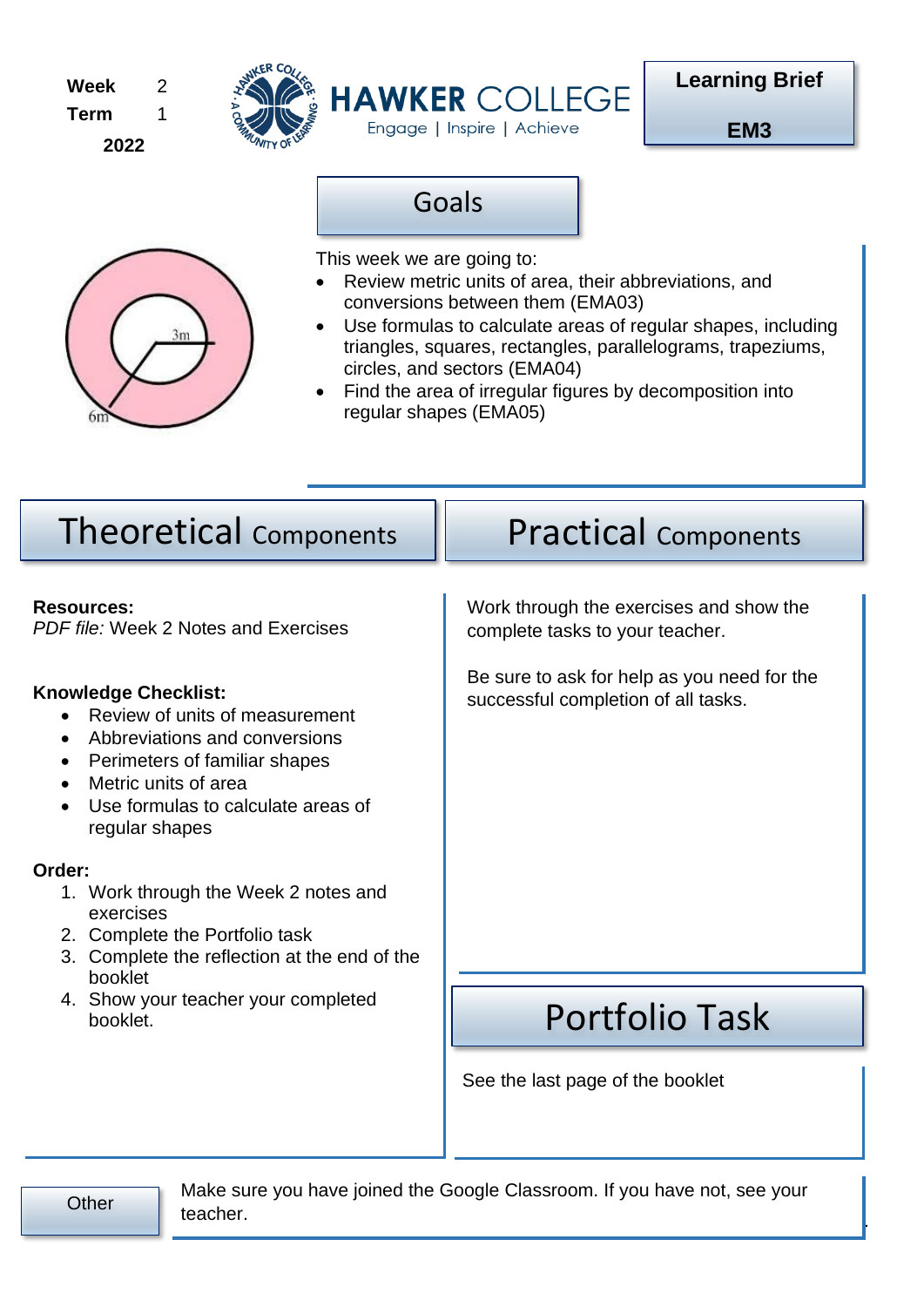# **ESSENTIAL MATHEMATICS 3**

# WEEK 2 – AREA

## **Area**

The space found inside a shape is said to be the area of the shape. Just as perimeter is measured in linear units, area is measured in square units.

Common units of area are:

- square millimetres mm<sup>2</sup> 1 mm<sup>2</sup> = 1 mm x 1 mm
- square centimetres cm<sup>2</sup>  $1 \text{ cm}^2 = 1 \text{ cm} \times 1 \text{ cm}$
- square metres  $m^2$  1 m<sup>2</sup> = 1 m x 1 m
- square kilometres  $km^2$  1 km<sup>2</sup> = 1 km x 1 km

### **Estimating area**

Just as we can estimate length, we are able to estimate area. You would only use mm<sup>2</sup> for very small areas and km<sup>2</sup> for very large areas.

One way of estimating area is to determine the number of small squares that can cover it.

#### Example 1

Estimate the area of this autumn leaf, which is drawn on 1 cm grid.



#### **Solution**

We need to count how many squares with side 1 cm it takes to cover the leaf. We count a square only if more than half of the square is on the leaf, and we put a tick in the square to show we are counting it. The unit of area will be square cm or cm<sup>2</sup> because we are using square centimetres to cover the leaf. 38 squares have ticks in them, so the area is about 38 square cm or 38 cm<sup>2</sup>.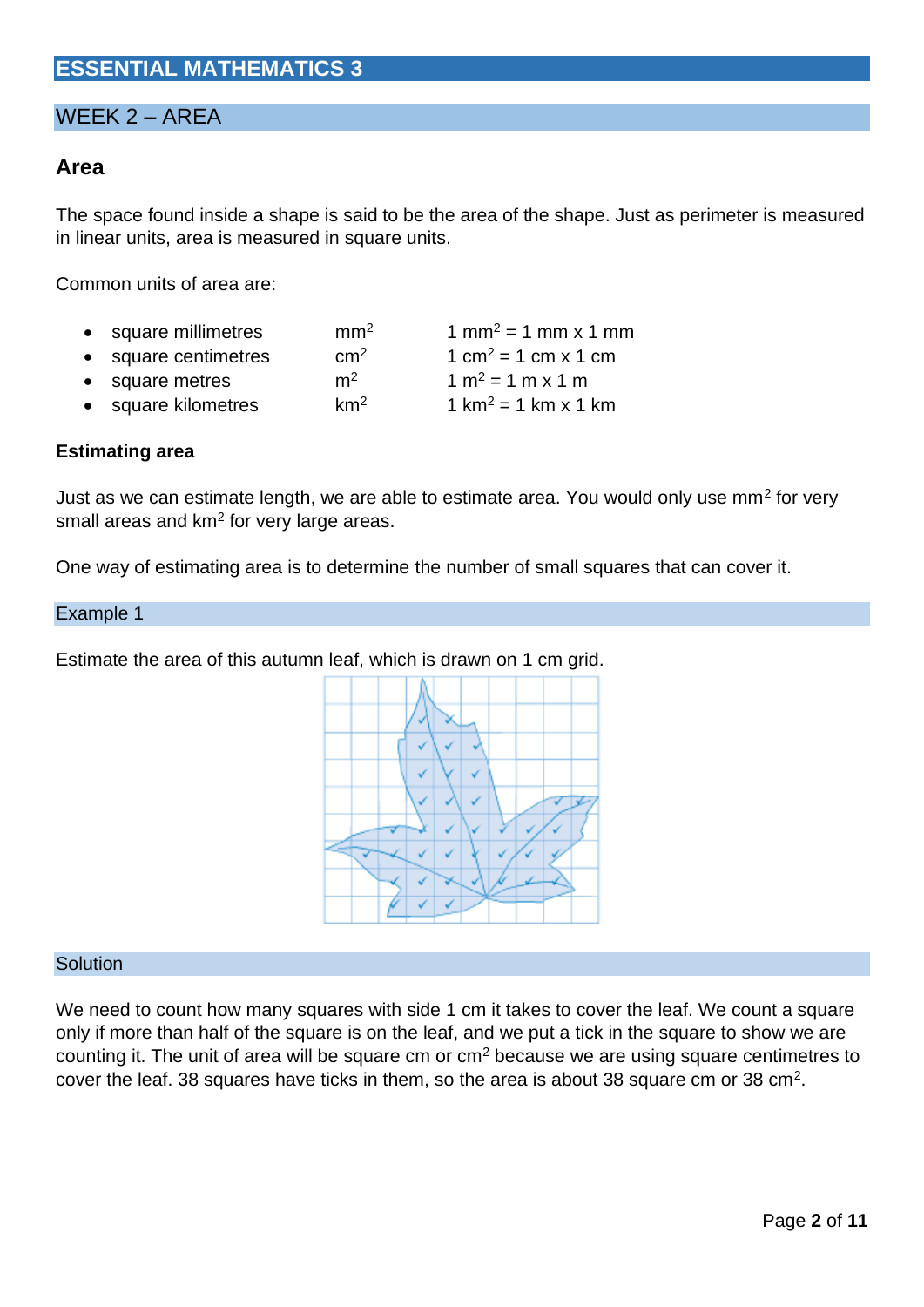1. Estimate the area of this leaf which is drawn on 1 cm grid.



2. Jack is having the driveway and path of his new house covered in patterned concrete. The concrete company will charge \$65 per square metre. Each square on the plan represents 1 m<sup>2</sup>.



a. Estimate the area of the driveway and path.

b. Approximately how much will the concrete company charge Jack?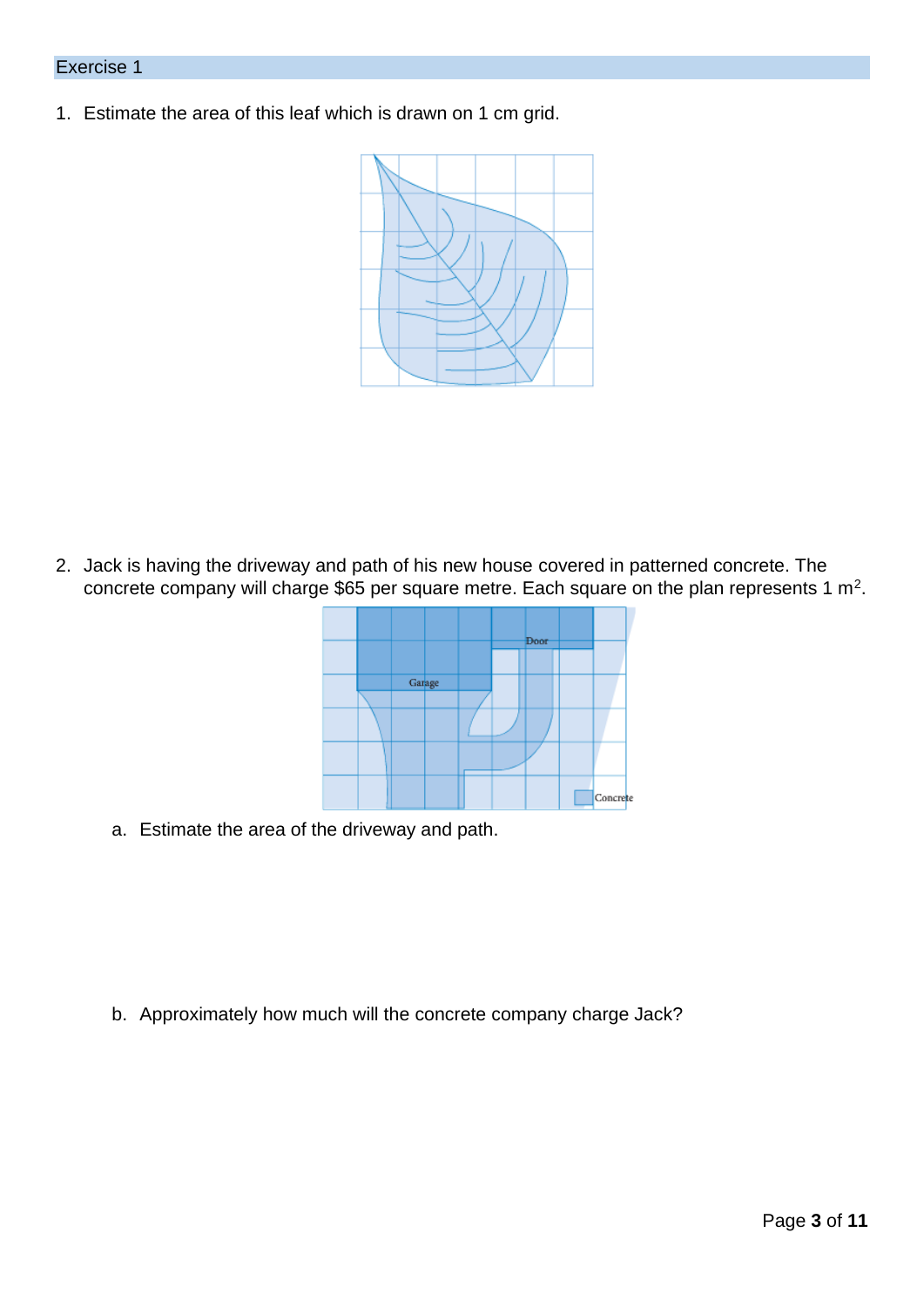# **Converting AREA Units**

AREA consists of Square Units, so we need to SQUARE all our Lengths.



## Exercise 2

- 1. Complete the following conversions of units:
	- a.  $3 \text{ cm}^2 = \text{ mm}^2$  b.  $5 \text{ m}^2 = \text{ cm}^2$

| c. $2 km^2 =$ | m <sup>2</sup> | d. 30 mm <sup>2</sup> = | cm <sup>2</sup> |
|---------------|----------------|-------------------------|-----------------|
|               |                |                         |                 |

| e. 60 cm <sup>2</sup> = | mm <sup>2</sup> | f. $250 \text{ m}^2$ = | km <sup>2</sup> |
|-------------------------|-----------------|------------------------|-----------------|
|                         |                 |                        |                 |
|                         |                 |                        |                 |
| g. $4500 \text{ m}^2$ = | km <sup>2</sup> | h. $90 \text{ m}^2 =$  | $\text{cm}^2$   |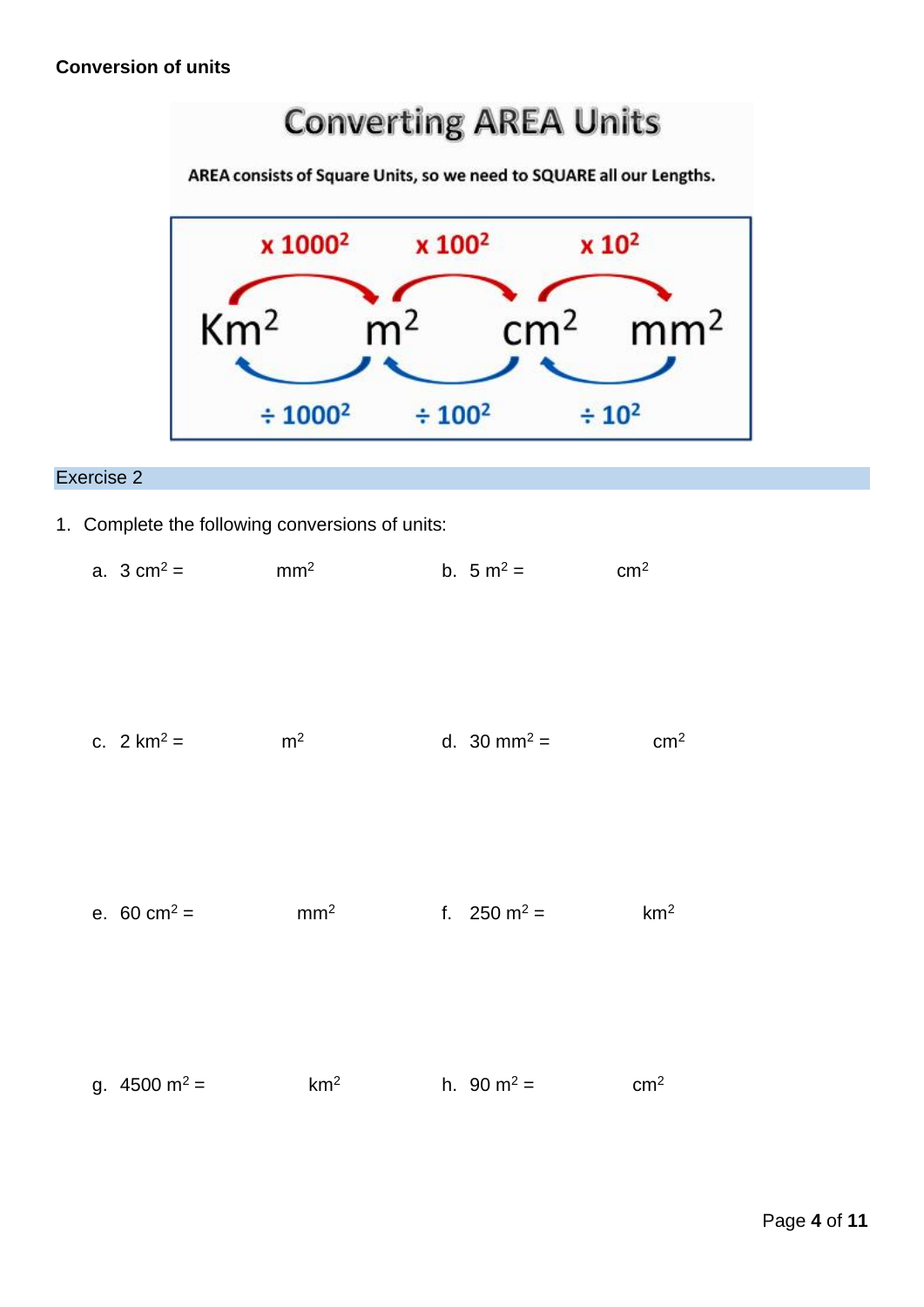2. Calculate the area of the shapes on the following page using this formula given:

| <b>Shape</b>                                | <b>Formula</b>                                          | <b>Example</b>                                                                                                                |
|---------------------------------------------|---------------------------------------------------------|-------------------------------------------------------------------------------------------------------------------------------|
| <b>Square</b>                               | $A =   \times   =  ^2$                                  | What is the area of a square of length 4 cm?<br>$A = 4 \times 4 = 16$ cm <sup>2</sup>                                         |
| Rectangle<br>W                              | $A = 1 \times w$                                        | What is the area of a rectangle of length 7<br>inches and width 5 inches?<br>$A = 7 \times 5 = 35$ in <sup>2</sup>            |
| <b>Triangle</b><br>h<br>h                   | $A = 1/2 \times b \times h$                             | What is the area of a triangle with height 6<br>inches and base 5 inches?<br>$A = 1/2 \times 6 \times 5 = 15$ in <sup>2</sup> |
| h<br>Parallelogram<br>b                     | $A = h \times b$                                        | 5 cm<br>$A = 5x = 7 = 35$ cm <sup>2</sup><br>7 cm                                                                             |
| $b_1$<br><b>Trapezoid</b><br>b <sub>2</sub> | $A = 1/2 \times h \times (b_1 +$<br>$b_2$               | 6 cm<br>$A = 1/2 \times 6 \times (9 + 6) = 45$ cm <sup>2</sup><br>6 cm<br>9 <sub>cm</sub>                                     |
| <b>Circle</b>                               | $A = \pi \times r^2$<br>$(\pi = 3.14 \text{ or } 22/7)$ | What is the area of a circle with radius 9 feet?<br>$A = \pi \times 9^2 = 81\pi = 254.34 \text{ ft}^2$                        |
| d.<br><b>Rhombus</b><br>d,                  | $A = 1/2 \times d_1 \times d_2$                         | What is the area of a rhombus with diagonals 8<br>inches and 7 inches?<br>$A = 1/2 \times 8 \times 7 = 28$ in <sup>2</sup>    |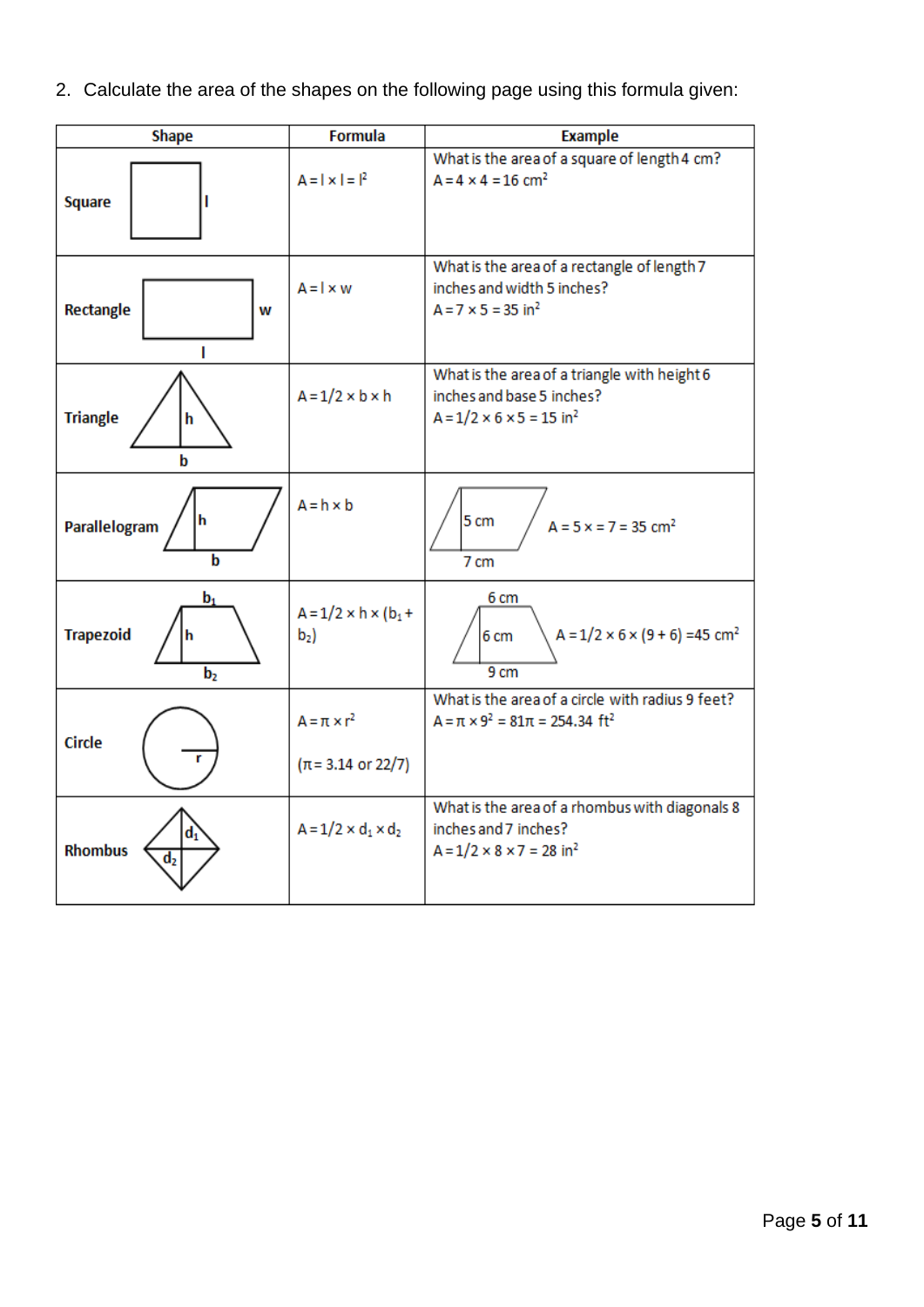Show working when calculating the area:

a. Name the shape below: \_\_\_\_\_\_\_\_\_\_\_\_\_\_\_\_\_\_\_\_\_\_\_\_\_\_\_\_



Write out the formula needed to work out this area: \_\_\_\_\_\_\_\_\_\_\_\_\_\_\_\_\_\_\_\_\_\_\_\_\_\_\_\_

Calculate the area and show working

b. Name the shape below: \_\_\_\_\_\_\_\_\_\_\_\_\_\_\_\_\_\_\_\_\_\_\_\_\_\_\_\_



Write out the formula needed to work out this area: \_\_\_\_\_\_\_\_\_\_\_\_\_\_\_\_\_\_\_\_\_\_\_\_\_\_\_\_

Calculate the area and show working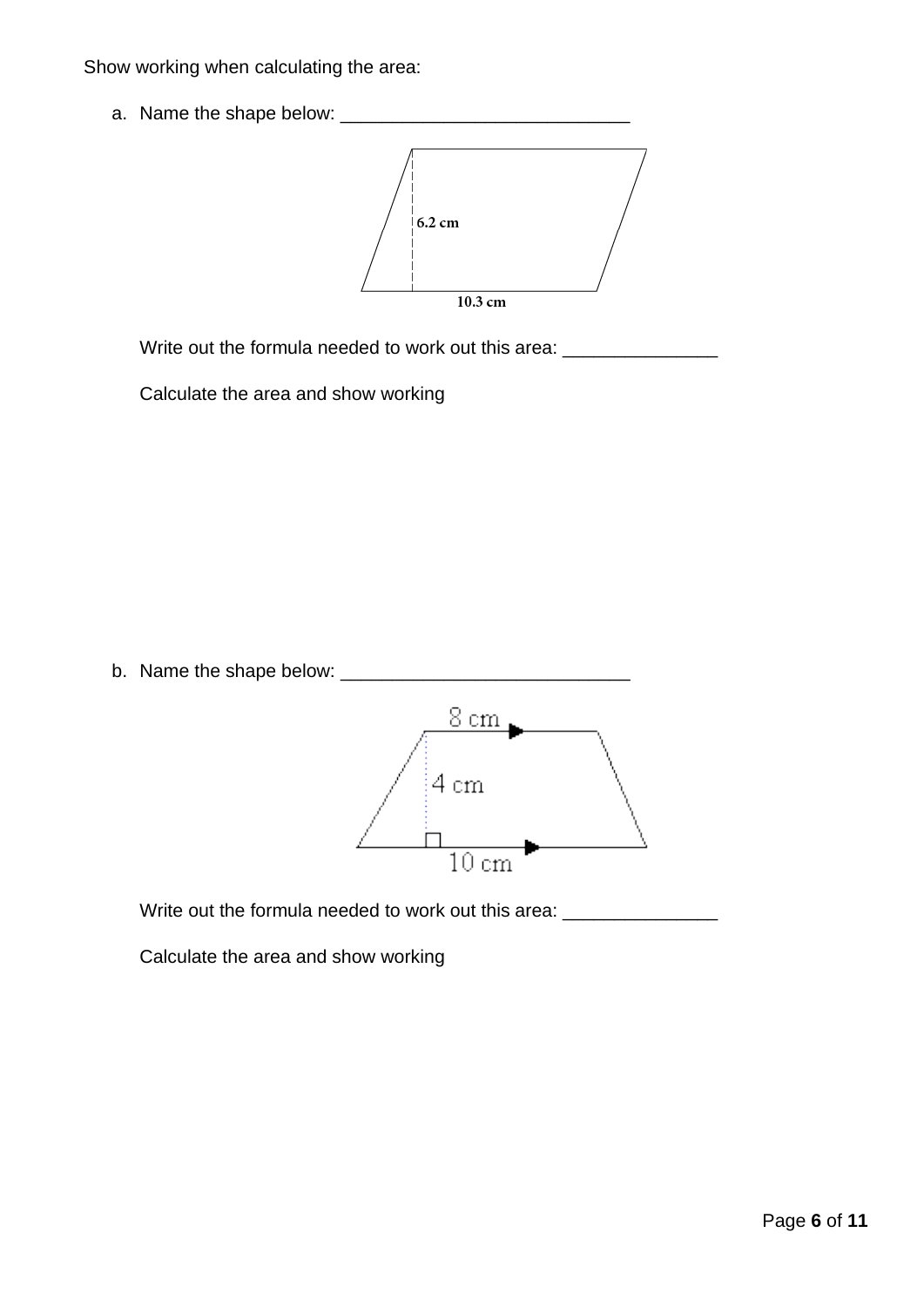c. Name the shape below: \_\_\_\_\_\_\_\_\_\_\_\_\_\_\_\_\_\_\_\_\_\_\_\_\_\_\_\_



Write out the formula needed to work out this area: \_\_\_\_\_\_\_\_\_\_\_\_\_\_\_\_\_\_\_\_\_\_\_\_\_\_\_\_

Calculate the area and show working





Write out the formula needed to work out this area:

Calculate the area and show working. (Hint: you may need to use Pythagoras' Theorem,  $c^2 = a^2 + b^2$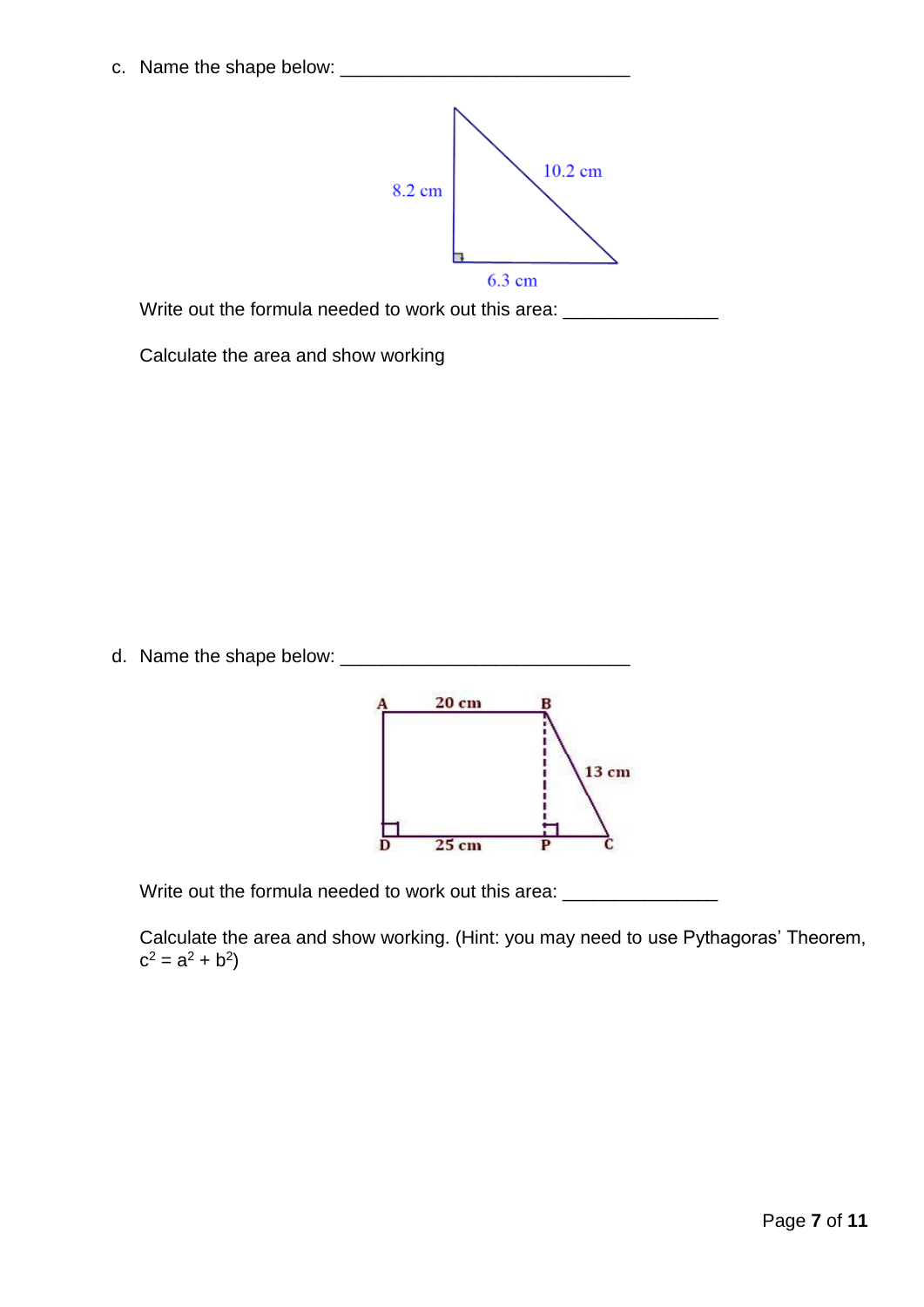3. Calculate the area of the following shapes. Make sure you show your working



b.



c. The base of the rectangle in the diagram below is 8 cm and the height is 6 cm.

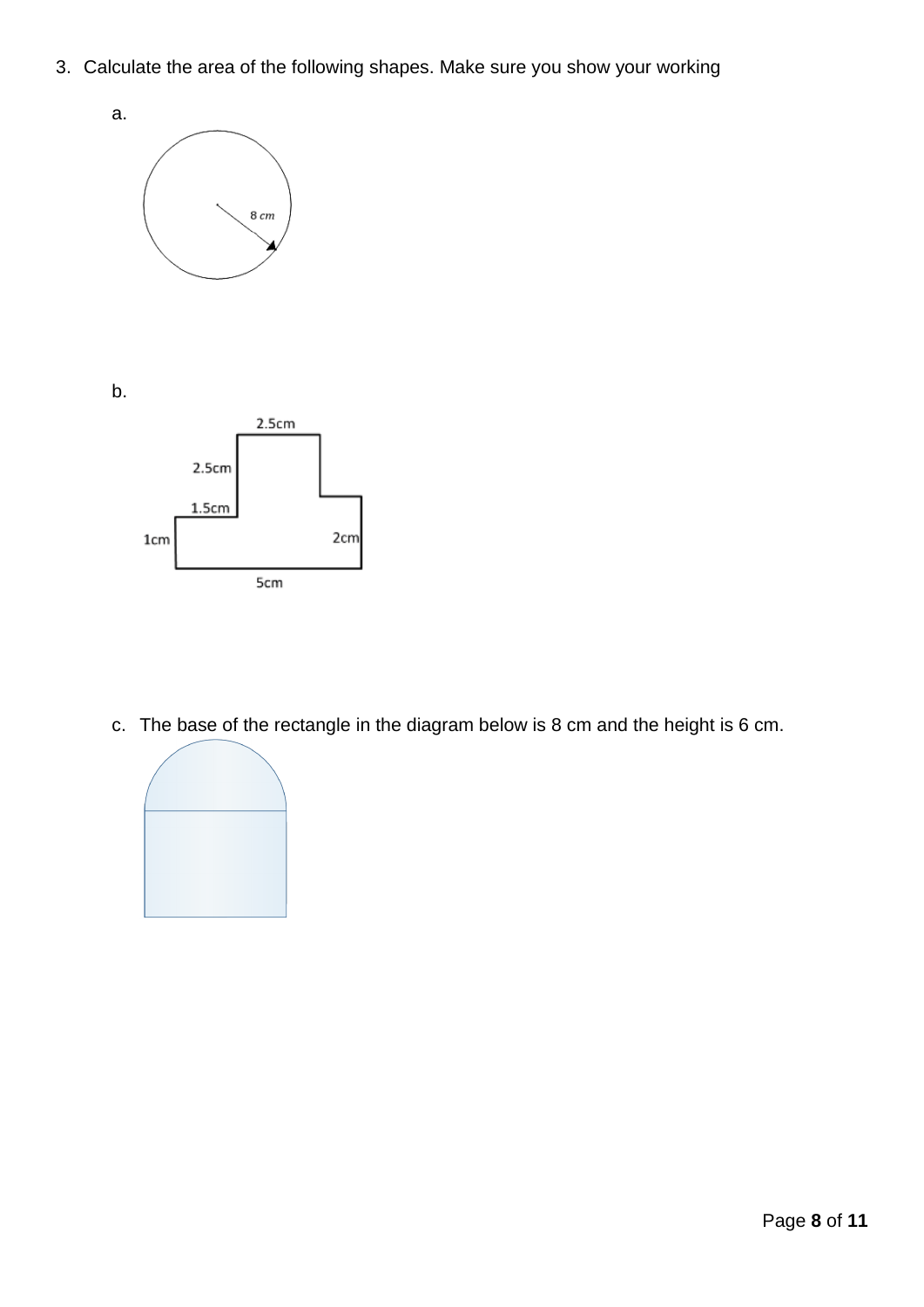4. Draw a neat sketch of a triangle whose area is  $96 \text{ cm}^2$ . The diagram does not need to be to scale but label the base and height dimensions clearly on your sketch.

5. Draw a neat sketch of a trapezium whose area is 160 cm<sup>2</sup>. The diagram does not need to be to scale but label the base lengths and the perpendicular height dimensions clearly on your sketch.

6. Calculate the area of your maths classroom to the nearest square metre. Draw a diagram and show all working.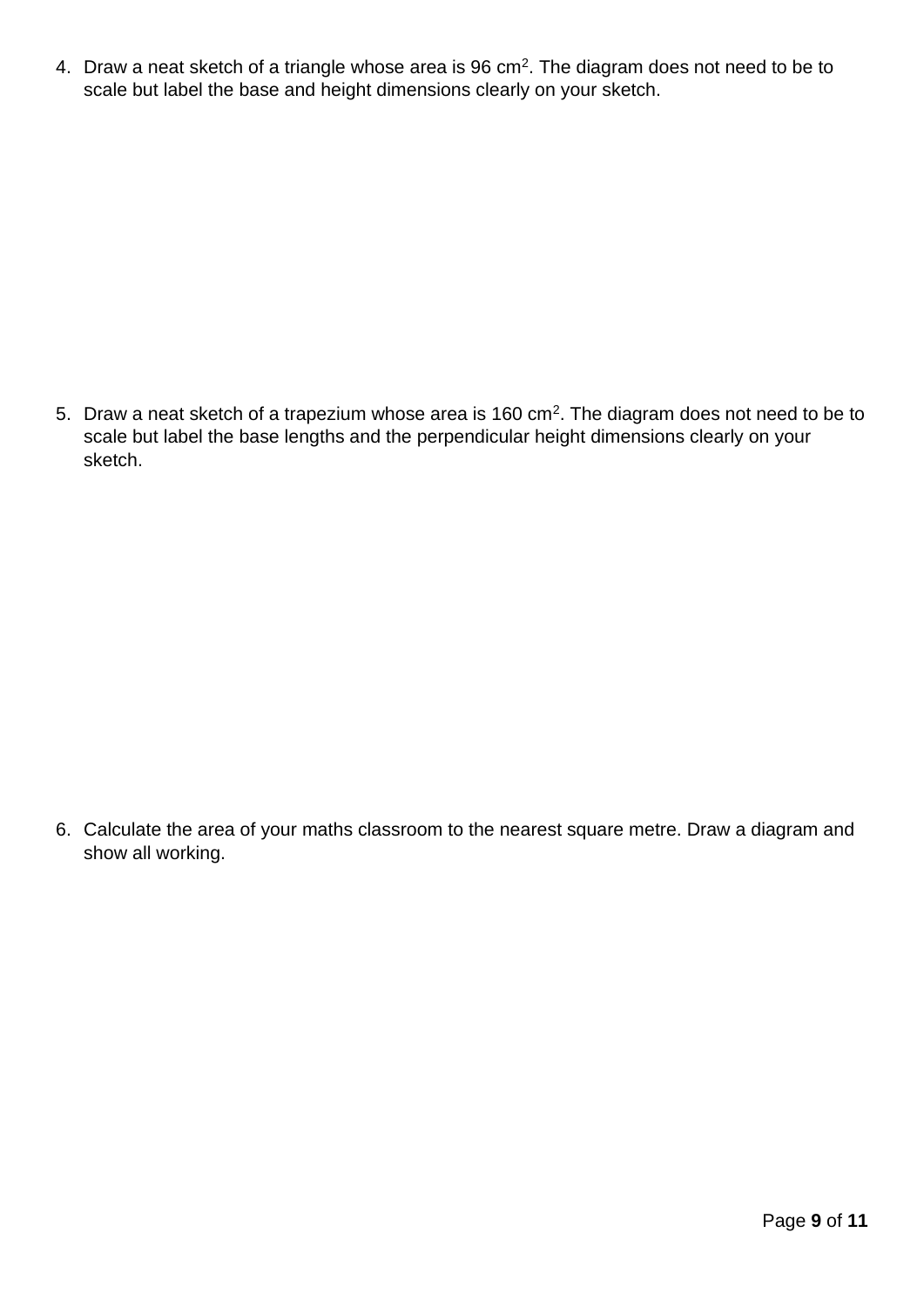1. What is an example of a time that you have had to use an area calculation outside of the Maths classroom?

2. Think of three trades or professions that would need to use area calculations as part of their work. List each trade and an example of calculations

| <b>Trade</b><br><b>Calculation Example</b> |  |  |  |
|--------------------------------------------|--|--|--|
|                                            |  |  |  |
|                                            |  |  |  |
|                                            |  |  |  |
|                                            |  |  |  |
|                                            |  |  |  |
|                                            |  |  |  |
|                                            |  |  |  |
|                                            |  |  |  |
|                                            |  |  |  |
|                                            |  |  |  |
|                                            |  |  |  |
|                                            |  |  |  |
|                                            |  |  |  |
|                                            |  |  |  |
|                                            |  |  |  |
|                                            |  |  |  |
|                                            |  |  |  |
|                                            |  |  |  |
|                                            |  |  |  |
|                                            |  |  |  |
|                                            |  |  |  |